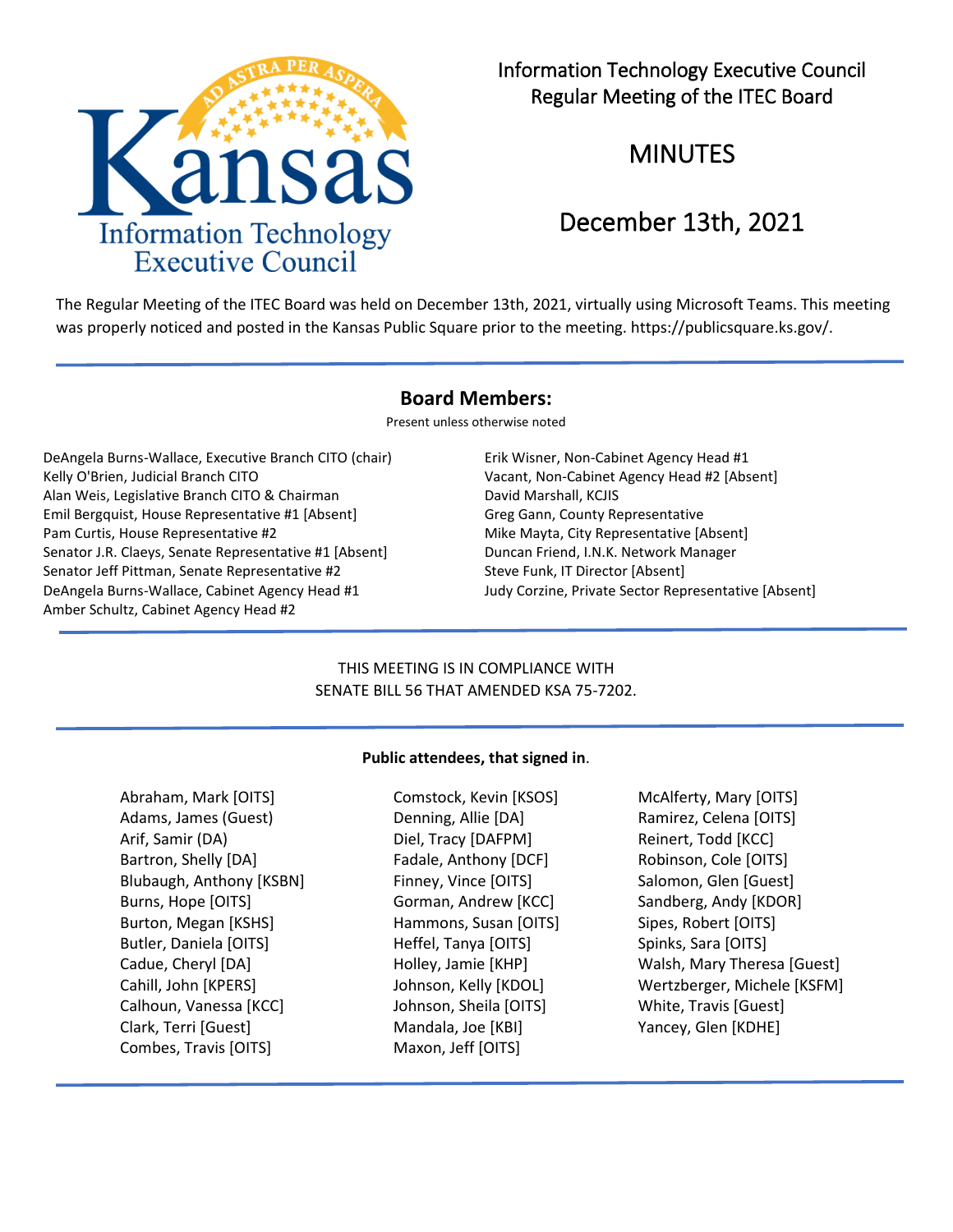# **OPENING CEREMONIES – CALL TO ORDER**

Call to Order – Chair CITO DeAngela Burns-Wallace Roll Call – Celena Ramirez

### **APPROVAL OF MINUTES**

Motion to Approve the Minutes by Amber Schultz and seconded by Erik Wisner Unanimously approved as written. No amendments.

#### **ADVISORY BOARD UPDATES/EDUCATION SEGMENT:**

Information Technology Advisory Board (ITAB) Update DeAngela Burns-Wallace, CITO-E

CITO Burns-Wallace gave an update from the last ITAB meeting:

- Jeff Maxon gave an update on the Cyber Security Task Force. The interim report was delivered on October 5<sup>th</sup> with the final report being submitted to the Governor's office.
- The board also discussed some legislative changes being proposed around IT reporting.
- There was a general conversation about hiring IT professionals.
- The board discussed different options that agencies are doing as best practices.

Greg Gann asked if there any discussion about collaboration with Global Emissions Model for Integrated Systems. CITO Burns-Wallace did not remember this specific topic being discussed. She asked Greg to provide contact information to add it to the research they are working on.

**Action Item Review Susan Hammons, COO** 

There were no open action items.

# **PRESENTATIONS - DISCUSSION AND POSSIBLE ACTION**

**Recognition of Project Management Methodology (PMM) Graduates** Sara Spinks, KITO Sara Spinks explained that the Kansas Project Management Methodology class is an intense three-week class with a written exam given at the end. When they pass that exam, they have their certification in the Kansas Project Management Methodology. She stated that it is a lot of work and commitment by that person and is a big accomplishment.

CITO Burns-Wallace stated that she would like to give recognition to the agencies as well. The training has a cost, and each agency picks up that associated cost as well as allowing the staff the time away from their day-to-day work obligations. A special thank you to the agencies, departments, and their leadership for investing in them.

The 2021 fall graduates are: Howard Humphrey – HS-EBIT, Jason Davis – HS-EBIT, Javier Barajas - KDADS, Jennifer Elliott - DCF, Juan Gonzales - KDOT, Nate Scherman - KSU, Shelley Harvey - DOA, Stephanie Green - DCF, Stephen Sisco - KBI, Timothy Hrabe - DCF, Valerie Eakes-Kann - KDOR, John Fenton - DCF.

Sara Spinks reminded the members that the schedule is posted. The course is open to anybody. There are two classes scheduled in 2022, the first beginning in March and the second for September. (https://ebit.ks.gov/kito/training)

# **STAFF REPORTS - DISCUSSION AND POSSIBLE ACTION**

# **Chief Information Technology Officer Updates**

Judicial Branch Kelly O'Brien, CITO-J

CITO O'Brien reported that they went live on track two in the beginning of November for the central case management system. They consider that their most successful go live. The next track will be moving into some of the larger courts and will present a new challenge. The goal is to try to get them in the first quarter next year with everybody installed by next year. They are currently working with Sedgwick County.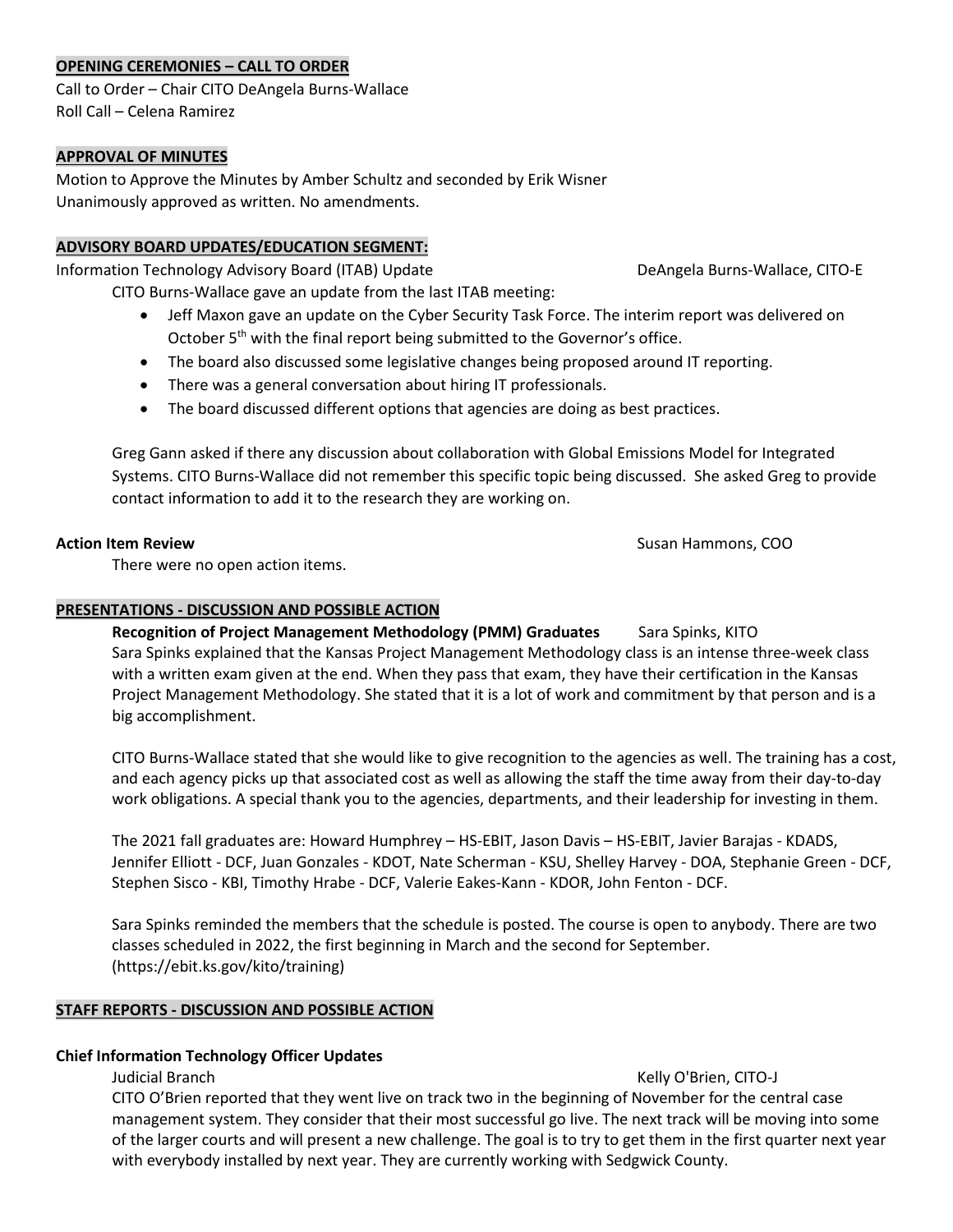CITO Burns-Wallace reported that they have completed the data center move from Landon. She gave kudos and thank you's to all the IT staff at OITS as well across the agencies that helped be part of that move to make it successful. They also submitted the three-year plans to JCIT. They continue to support most of the agencies who primarily remote work ensuring that they have consistent service throughout. She reported a great turnout at the executive level training for cybersecurity month in October. It is held every October and focuses on executive leadership across state government.

### Legislative Branch **Alan Weiser Community** CITO-LG Alan Weis, CITO-LG

CITO Weis reported that the legislature had a special session on November 22. The staff in the information services office had to prepare the same as in a regular session, since they treat special sessions as separate legislative sessions. The main focus in the information services office is to prepare for the 2022 legislative session, ensuring all legislator's accounts and computers are working properly and set up. He reported that they also continue interim committee operations, closing out this month. The major project they are working on is replacing all staff computers through a new lease by the end of the year. The supply chain issues will delay that until after the 2022 legislative session. JCIT is meeting this week on Wednesday, December 15<sup>th</sup>. They are meeting from 10:30 a.m. to 1:00 p.m. in the Statehouse room 582N. You may also watch this remotely on the Legislative YouTube channel.

Last week a vulnerability was disclosed in an Apache library. A Java library called Logged for Jay that has been tabbed as a very high critical vulnerability. The scare is the ease of what it is needed to create an attack that leverages your system to run a malicious payload. We are doing our part to make sure we're scanning, identifying, and notifying appropriate entities. The best course of action is to patch as soon as possible. It has been a busy few months. Last week we did wrap up the cybersecurity task force. We also delivered the final report to the governor last week. That was a four-month effort by several people with ITEC involved as well. We appreciate their time and effort. A special thank you to Allie Denning and Samir Arif, and Sara Kohn with the task force for keeping all of us organized and on track.

CITO Burns-Wallace stated that the task force submitted the final report to the governor's office last week. It will be made publicly available in the coming days. We'll make sure the ITEC members get a direct link when it's published. If anyone wants an actual hard copy, please reach out to Jeff.

# **COMMENTS FROM BOARD MEMBERS**

CITO Burns-Wallace reported that we wrap up this year, it's been a busy year and a good year. As we look to 2022, we've updated a couple of policies. We talked about the 8000 series and the 5000 series we did earlier this year. We will be doing the same for next year. As we did last year, we will be pulling together some working groups. We may be reaching out to some of you to see if you want to join in on those. We will always bring them back to ITEC for feedback as they get updated. So, look forward to that in 2022.

Sen. Jeff Pittman, thanked everyone for their great work over the year. I was very impressed with the way the cybersecurity task force came together with the different entities and stakeholders. This is a great committee and I appreciate being on it. I hope we can do more with setting visions for where we need to be in the next five or ten years.

Rep. Pam Curtis, I just want to echo what Jeff stated. The one thing that has been helpful to me is how we have been more intentional about cross-pollinating. We are developing more expertise on the legislative side and being a part of this group helps me in those discussions. I think we know that technology, in general, is going to continue to be a huge part of our lives. I'm hopeful at some point the legislature has a standing committee that

### Executive Branch DeAngela Burns-Wallace, CITO-E

# **CISO Update** Jeff Maxon, CISO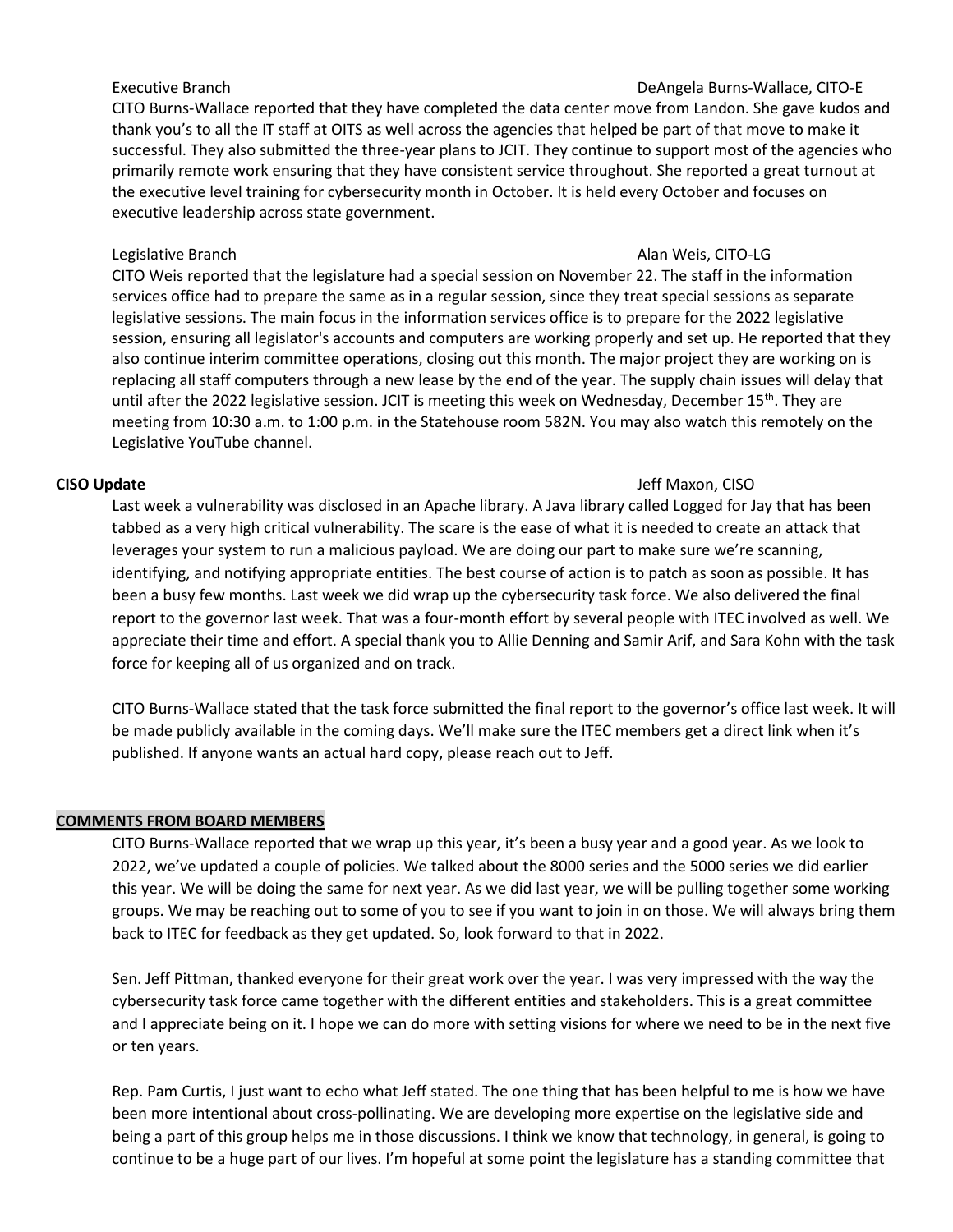globally looks at technology. It would be nice if we had some expertise in the legislature working with the administration looking a little more forward to get ahead of things. What are the future things we need to be preparing for, and I appreciate being a part of this group. I appreciate everyone's work.

### **CLOSING REMARKS**

New Action Item Review Susan Hammons and Action Item Review Susan Hammons Susan Hammons There were no new action items.

CITO Burns-Wallace reported that the tentative dates for the ITEC meetings for 2022 are listed on the website. We will make sure the members have these as the tentative dates. We look forward in 2022 to come back together as a committee, but we'll continue to ensure that we have hybrid options ass well as being able to stream out the meetings.

### **ADJOURNMENT**

Adjourned at 3:50 p.m.

NOTE: Any individual with a disability may request accommodation in order to participate in committee meetings. Requests for accommodation should be made at least 5 working days in advance of the meeting.